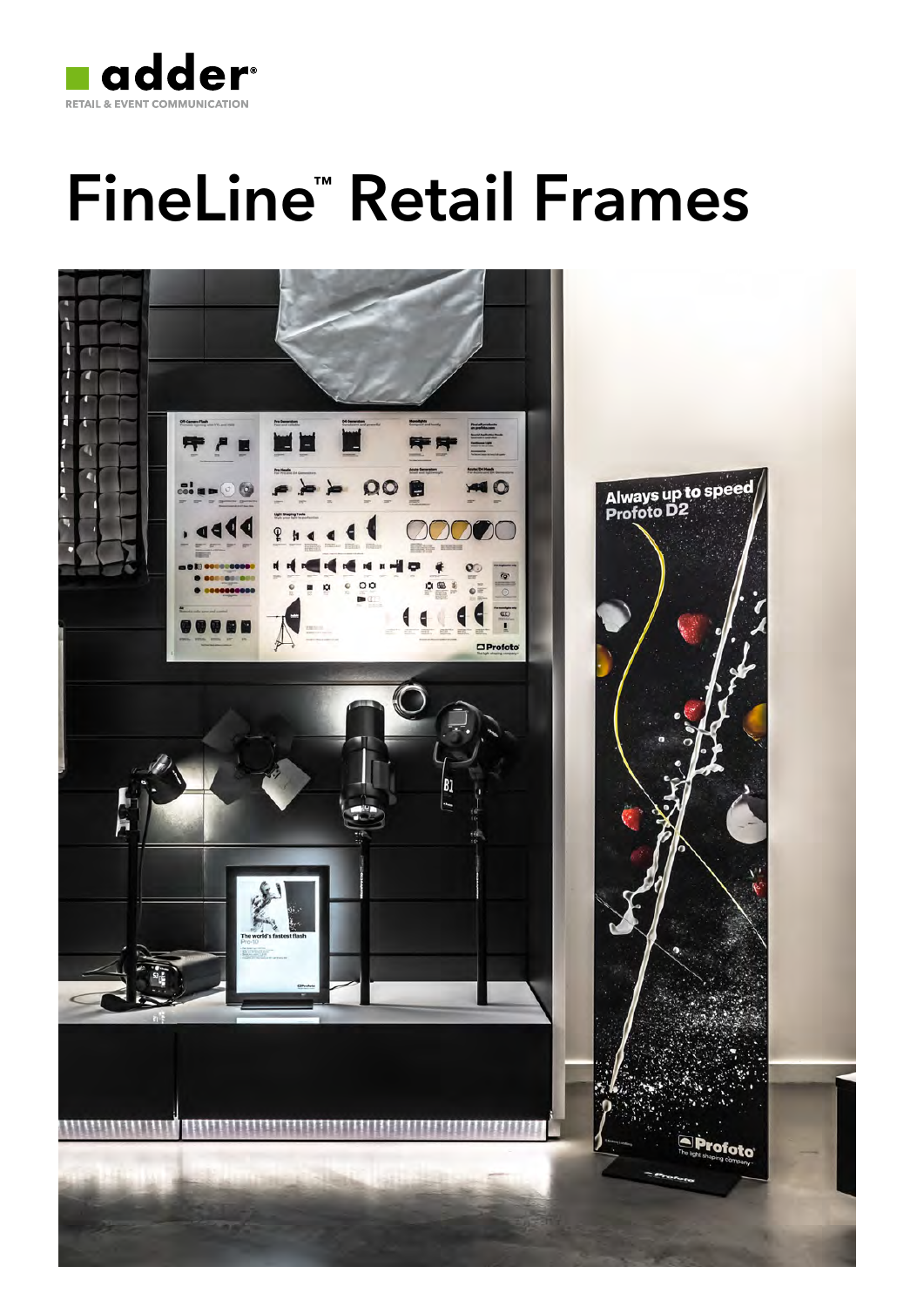# FineLine™ Retail Frames

FineLine™ is a versatile and flexible frame system. The System includes solutions for Floor-, Counter-, Wall- and Hanging-displays. The Frames are available in a wide range of different dimensions and colours - the displays can be used with Magnetic or Fabric graphics - backlit with LED - equiped with slat wall fittings - produced with custom measurements and colours.







0.35" Magnetic Frame Profile **Cabric Communist Communist Communist** Communist Communist Communist Communist Commun<br>
Communist Communist Communist Communist Communist Communist Communist Communist Communist Communist Commun





Floor Displays Counter Displays



Wall Displays



Window Front & Hanging Displays



adderamerica.com adderonline.com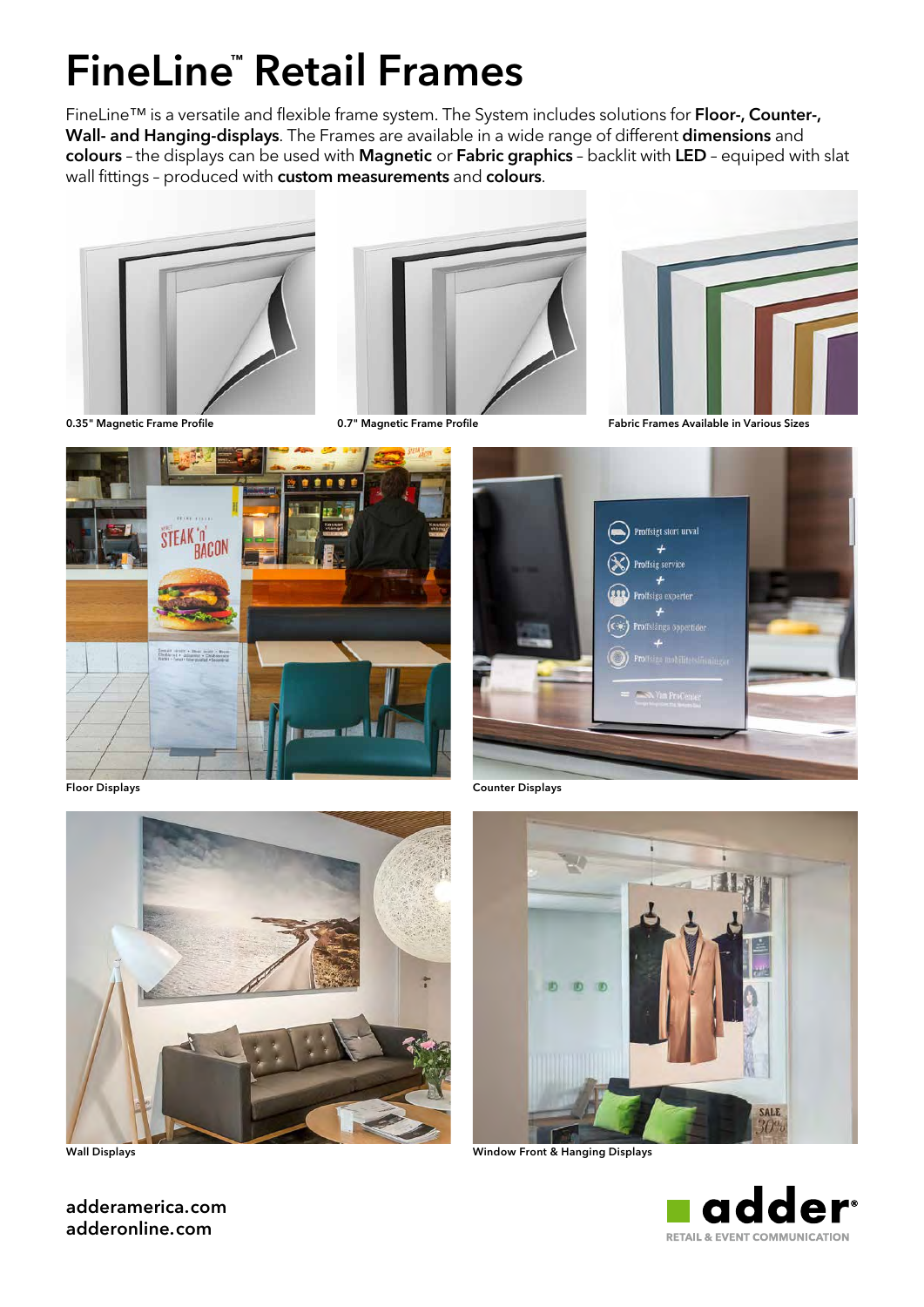### FineLine ™ Double-Sided Floor Displays



### FineLine™ Double-Sided Floor Displays

Floor displays have a thin and discreet 0.7" frame profile, making them ideal for demanding retail environments. Baseplates can be branded and can support literature holders. Displays are doublesided using magnetic-edge banners. The perfect solution for brands that require a premium look, simple set up and seamless changeouts.



0.7" Magnetic Frame Profile **Prince Access 1986** Printed Logo on Baseplate







Literature Holders **XL Floor Display 43"** x 71"

| <b>SIZE</b>      | <b>PROFILE WEIGHT</b> |        |
|------------------|-----------------------|--------|
| $16" \times 63"$ | 0.7"                  | 18 lbs |
| $16" \times 71"$ | 0.7"                  | 18 lbs |
| $22" \times 63"$ | 0.7"                  | 20 lbs |
| $22"$ x 71"      | 0.7"                  | 20 lbs |
| 43" x 71"        | 0.7"                  | 24 lbs |





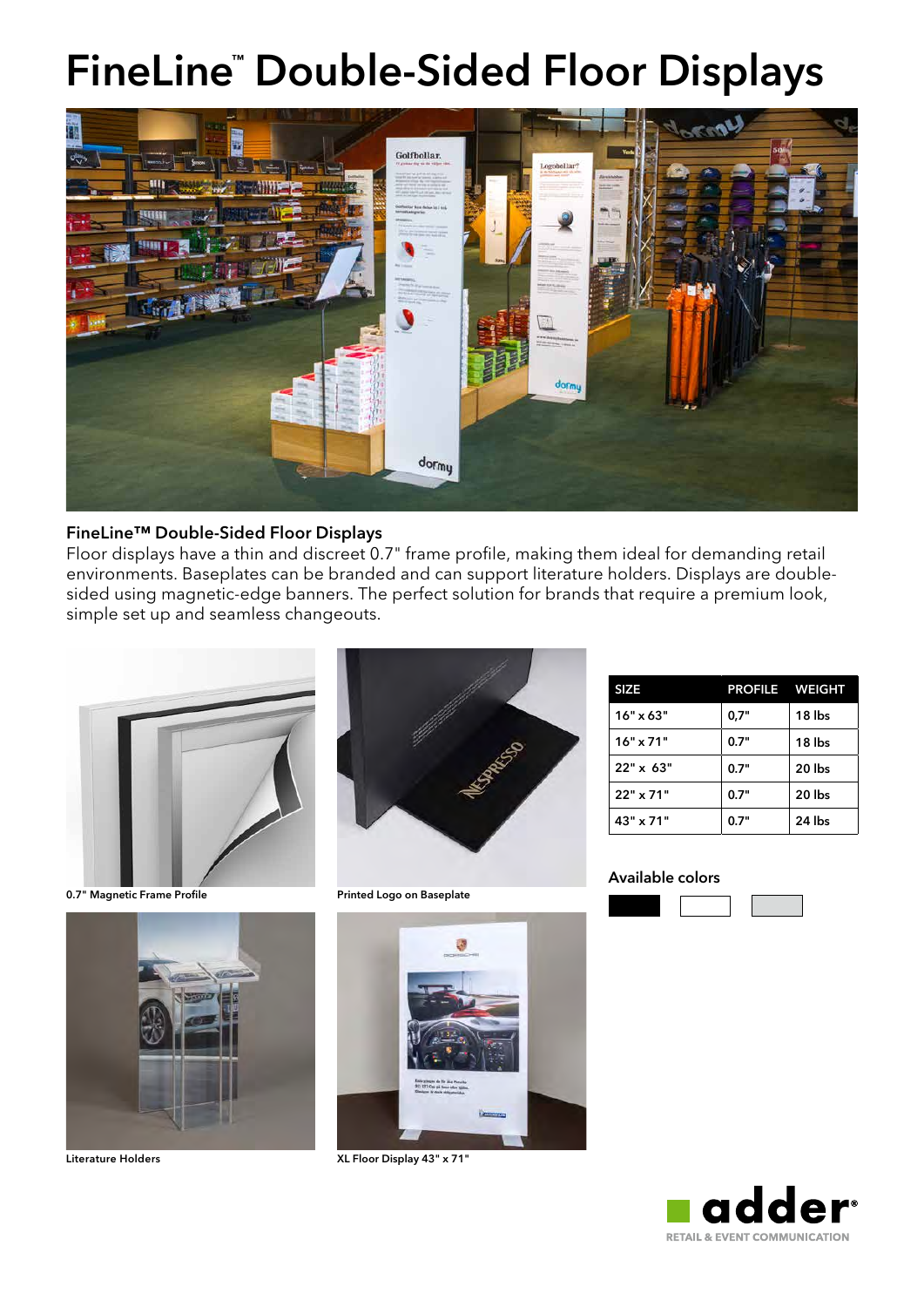### FineLine™ Double-Sided Counter Display



#### FineLine™ Double-Sided Counter Display

Counter displays have a thin and discreet 0.35" frame profile, making them ideal for demanding and small space retail environments. Displays are double-sided using magneticedge banners and baseplates can be branded. LED versions are also available. Ideal for increasing brand awareness in small space environments.



0.3" Magnetic Frame Profile **1986 COVID-100 Magnetic Frame Profile** 







LED Versions Available **Custom Sizes Available** 

| <b>SIZE</b>      | <b>PROFILE WEIGHT</b> |           |
|------------------|-----------------------|-----------|
| $12" \times 8"$  | 0.3"                  | $1.5$ lbs |
| $16" \times 12"$ | 0.3"                  | 2 lbs     |
| 12" x 8" LED     | 0.7"                  | 4 lbs     |
| 16" x 12" LED    | 0.7"                  | 7 lbs     |

#### Available colors





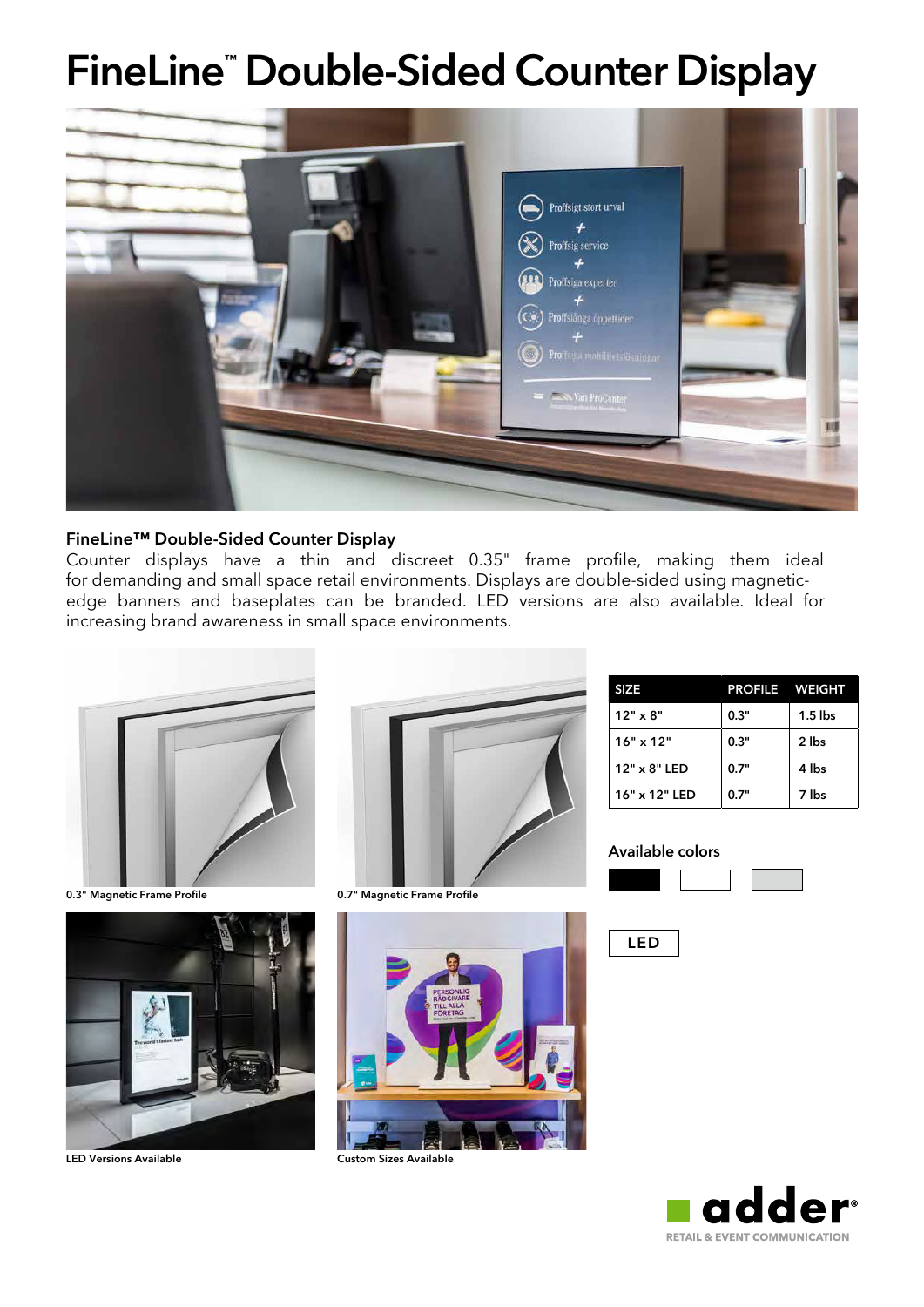### FineLine™ Wall Displays



### FineLine™ Wall Displays

Wall displays use 0.3" or 0.7" frame profiles depending on the size and are available with screw in wall mounts or slat wall mounts. The banners are applied using magnetic-edge features, allowing for simple installations and effortless campaign rotations.



0.3" Magnetic Frame Profile **1986 COVID-100 Magnetic Frame Profile** 







Custom Sizes Available Wall Fittings and Wall Mounts Available

| <b>SIZE</b>      | <b>PROFILE WEIGHT</b> |           |
|------------------|-----------------------|-----------|
| $12" \times 8"$  | 0.3"                  | $1.5$ lbs |
| $16" \times 12"$ | 0.3"                  | 2 lbs     |
| $20" \times 28"$ | 0.3"                  | 4 lbs     |
| 28" x 39"        | 0.7"                  | 9 Ibs     |
| 44" x 66"        | 0.7"                  | 13 lbs    |





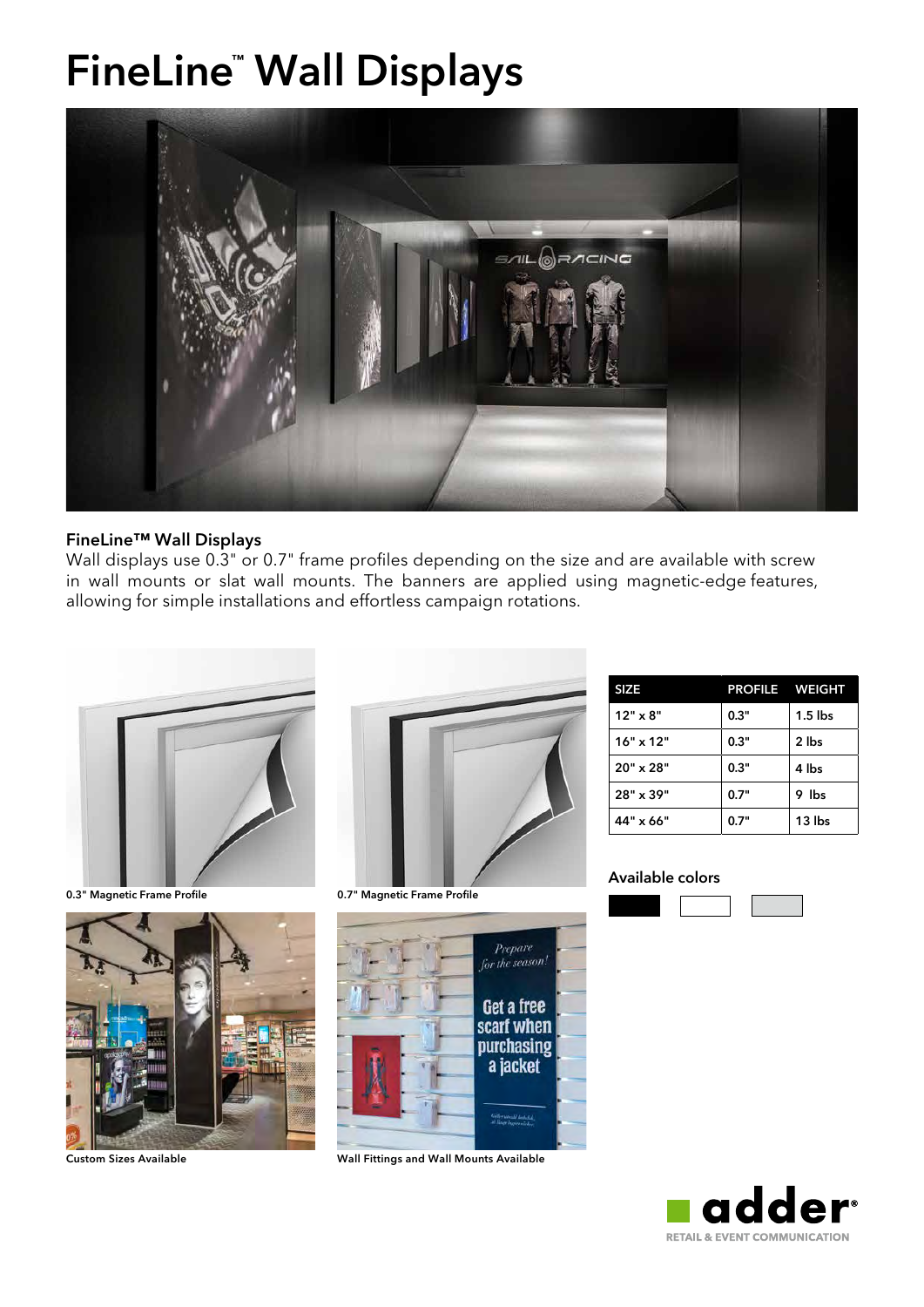# FineLine™ Double-Sided Hanging Displays



### FineLine™ Double-Sided Hanging Displays

Hanging displays are double-sided and ideal for ceiling and window front placements. Frame profiles are 0.3" to 0.7" depending on size. The banners are applied using magnetic-edge features, allowing for simple installations and effortless campaign rotations. The hanging kit includes a discreet yet strong loadbearing and adjustable wire that clamps onto the frame profile.



0.3" Magnetic Frame Profile **1986 COVID-100 Magnetic Frame Profile** 



Ideal for Ceiling and Window Front Placements Adjustable Hanging Kit





| <b>SIZE</b>      | <b>PROFILE WEIGHT</b> |           |
|------------------|-----------------------|-----------|
| $12" \times 8"$  | 0,3 inches            | $1.5$ lbs |
| $16" \times 12"$ | 0,3 inches            | $2,2$ lbs |
| 20x28 inches     | 0.3 inches            | 4,4 lbs   |
| 28x39 inches     | 0,7 inches            | 8,8 lbs   |
| 44x66 inches     | 0,7 inches            | 13,2 lbs  |

#### Available colo**r**s



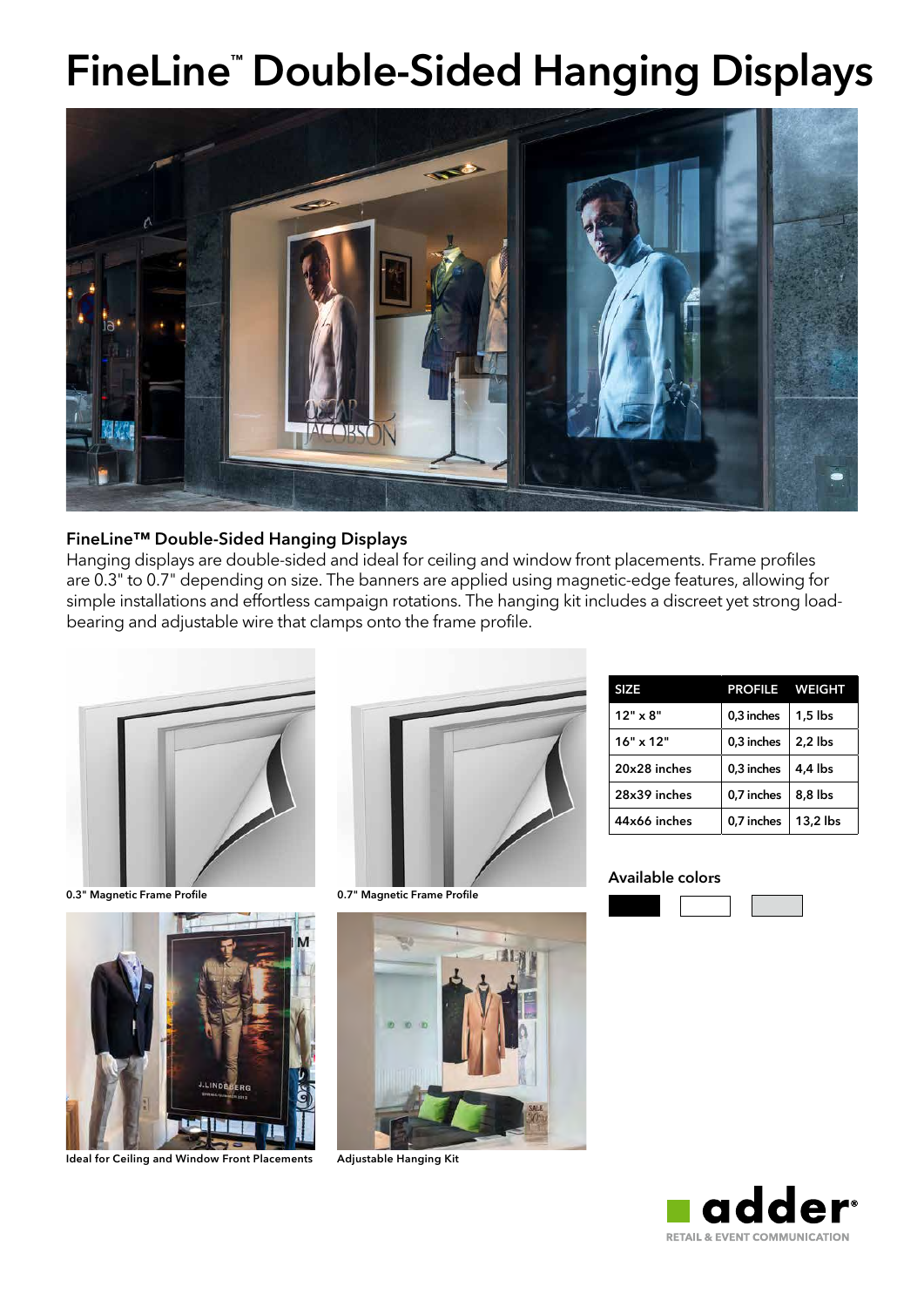### FineLine™ Fabric Double-Sided Floor Displays



#### FineLine™ Fabric Double-Sided Floor Displays

The FineLine™ frame system can also support printed fabric solutions. It features a silicon edge graphic (SEG), which is printed using high-quality dye-sublimation methods and inserted into the edges of the aluminum frame. The floor display is double-sided and can serve as an impressive backdrop, room divider or add more ambiance the retail space or showroom. Models can also be fitted with LED lighting. Custom sizes available.



Various Sizes and Depths Available **LED Lighting Available** 







Double-Sided LED Floor Display Portable Version Available for Events and Trade Shows

#### Available colours



LED



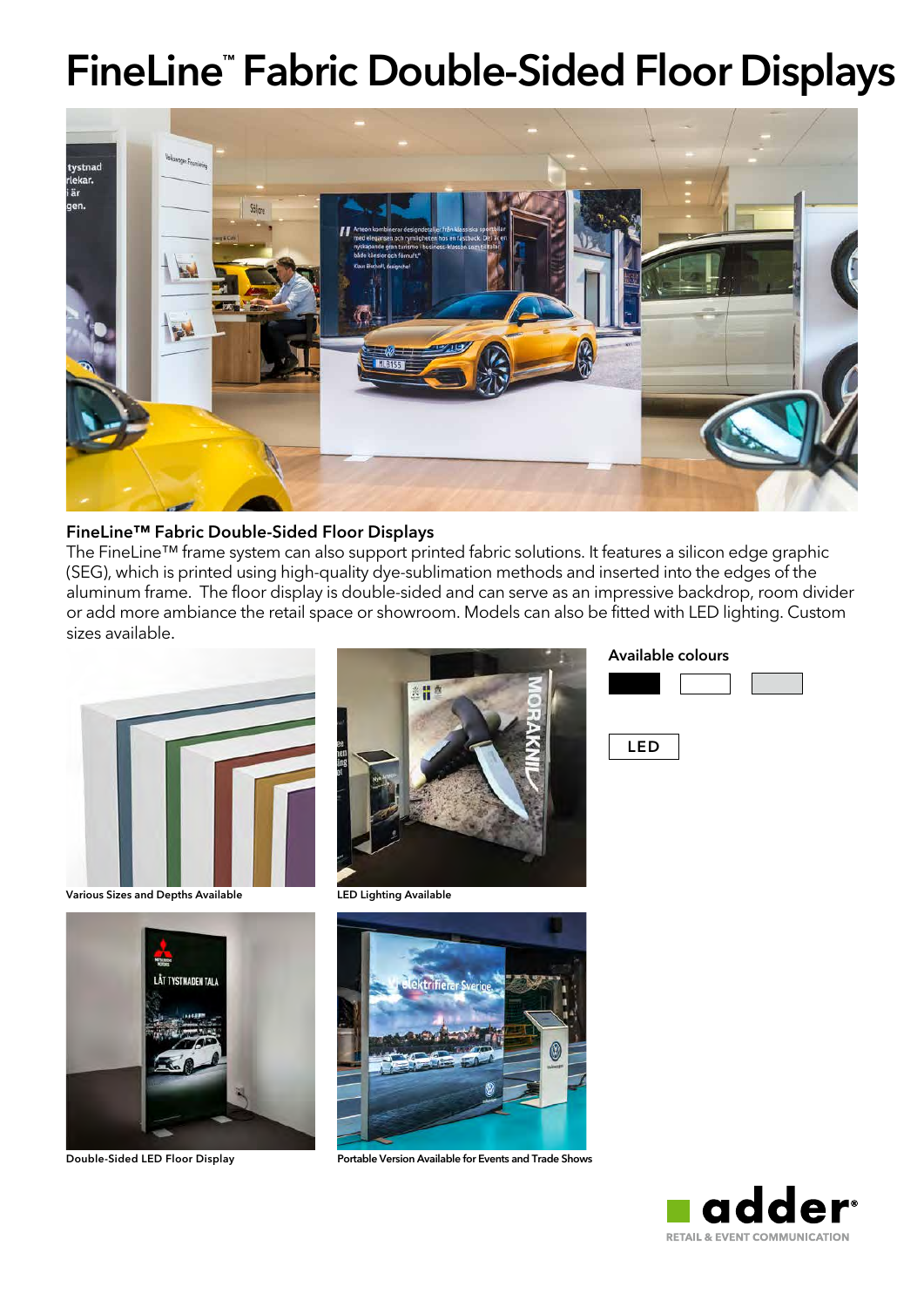# FineLine™ Fabric Wall & Hanging Displays



### FineLine™ Fabric Wall & Hanging Displays

The FineLine™ frame system can also support printed fabric solutions for wall or hanging displays. It features a silicon edge graphic (SEG), which is printed using high-quality dye-sublimation methods and inserted into the edges of the aluminum frame. Wall displays are single-sided and hanging displays are typically used double-sided. Models can also be fitted with LED lighting. Custom sizes available.



Various Sizes and Depths Available **LED Lighting Available** 







Custom Sizes Available **Interior Decoration and Signage** Ideal for Interior Decoration and Signage

### Available colors



LED